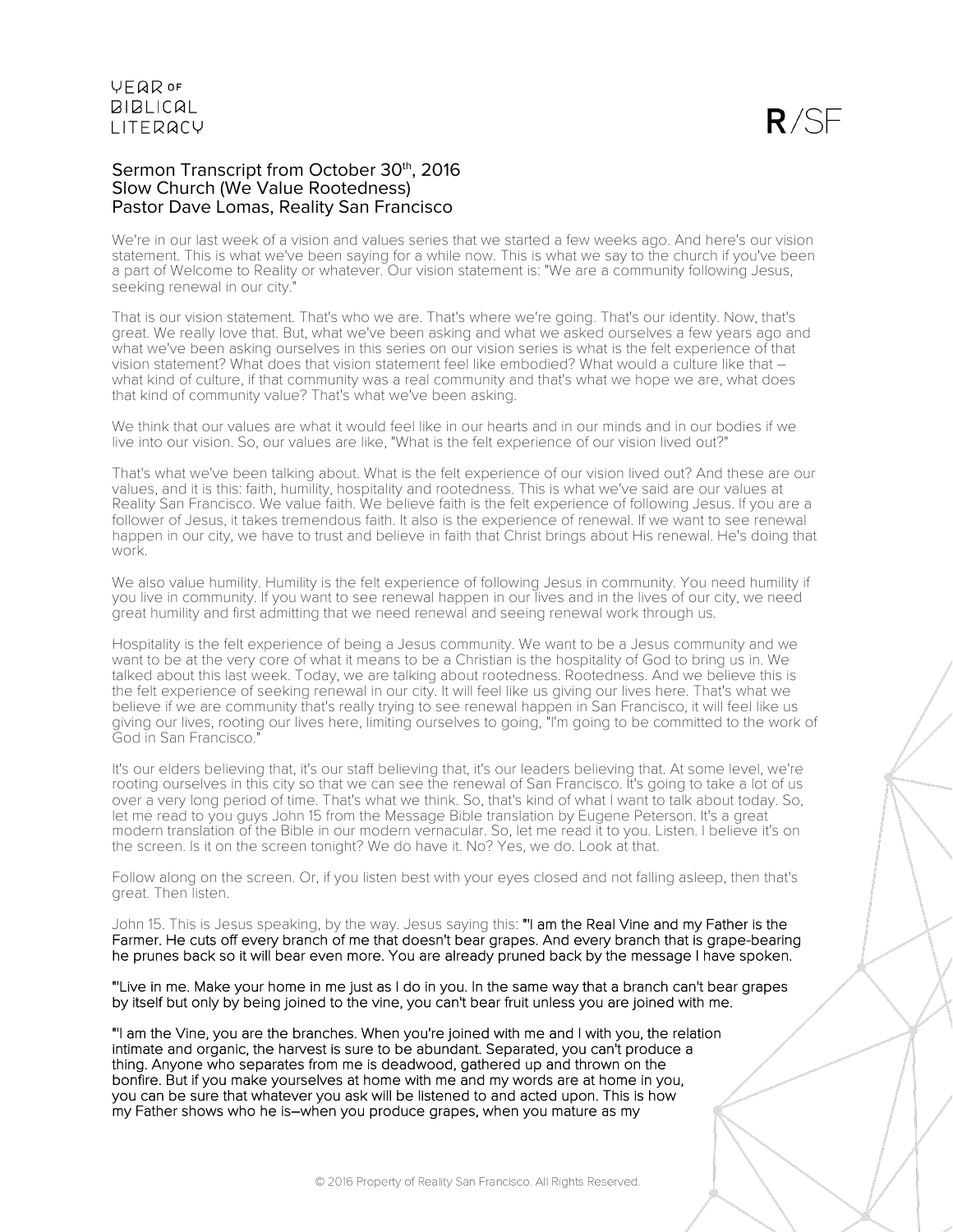### disciples.

 $R/SF$ 

"'I've loved you the way my Father has loved me. Make yourselves at home in my love. If you keep my commands, you will remain intimately at home in my love. That's what I've done–kept my Father's commands and made myself at home in his love.

"'I've told you these things for a purpose: that my joy might be your joy, and your joy wholly mature. This is my command: Love one another the way I loved you. This is the very best way to love. Put your life on the line for your friends. You are my friends when you the things I command you. I am no longer calling you servants because servants don't understand what their master is thinking and planning. No, I've named you friends because I've let you in on everything I've heard from the Father.

"'You didn't choose me, remember; I chose you, and put you in the world to bear fruit, fruit that won't spoil. As fruit bearers, whatever you ask the Father in relation to me, he gives you.

### "'But remember the root command: Love one another.'"

This is God's Word. Let's pray.

Lord, this evening I ask You, God, that You would teach us, Lord, that You would instruct us, God, that You would minister to us. There is a gap between where we're at and where we know that You're taking us, where we're at and what we're called to live into, where we're at and where You want us to be. And I pray, tonight, by Your Spirit that that gap would be bridged by our confession and Your strong name; Your faithfulness to come and get us where we're at. I know that we've all come here with all kinds of stuff we've carried in. Internally, externally, things done to us, things we've done. And we ask for grace tonight, Jesus. We turn to You for grace and we ask, God, that You would meet us and that You would teach us and that we would learn to be Your disciples tonight. Would You give me energy and strength and keep my voice? Just keep my voice, God. Help me. In Jesus' name, amen.

Tonight might sound a bit undeveloped, this topic, and it's because I think it really is a bit undeveloped. This topic of rootedness is a late addition to our values. Something we've said for years now but still are trying to get language for. This is a very difficult topic to be teaching on, to be honest. I honestly would rather be teaching – I think it was way easier to prepare on the series on God's wrath earlier in the year than this sermon. This has been a very hard sermon, to where even last night I kept on waking up thinking, "This doesn't make any sense."

And then I would talk myself out of it. I walked into this morning when I taught at the morning gathering and I walked up honestly wishing that this wasn't a value I had to teach on. Like, I was like, "Why do we have this value?"

But, at the same time feeling that what I want more than anything is to belong to this kind of a community. So, that's where I'm at tonight. So, I'm going to try to stumble through this as best as I can. I hope that through us talking about it in community and us living this felt experience out that we would maybe even get better language around it. But, let me just give my best shot tonight at explaining what we mean when we talk about how we value being rooted in San Francisco or rooted in Christ as we're rooted in this city.

Here it is. Here's how we define rootedness. This is what we say when we talk about rootedness. We are rooted in Jesus, the Good Vine. We're rooted in Christ and we are practicing devotion to a community in a place. So, we're rooted in Christ, the Good Vine. Our lives are found in Him, hidden in Him, there's this organic quality that we're so in Christ where He's in us and we're in Him. Our home is in Christ and His home is in us, as Eugene Peterson says. That our home is in Christ. And, we're also practicing devotion to a community in a physical place. So, we're not just rooted in Christ and we're just moving around the earth and we're not rooted in a place and we're not known by anybody. That is counter intuitive to what Jesus is saying here. That we're rooted in Christ and then we give our lives to one another in personal devotion.

Do you see what Jesus said there? He said, "Keep your home in me and my home in you, and then love one another. And this is the best way to love one another. Put your life on the line for each other."

So, this is what He wants. He wants us to be connecting to Him and then interconnected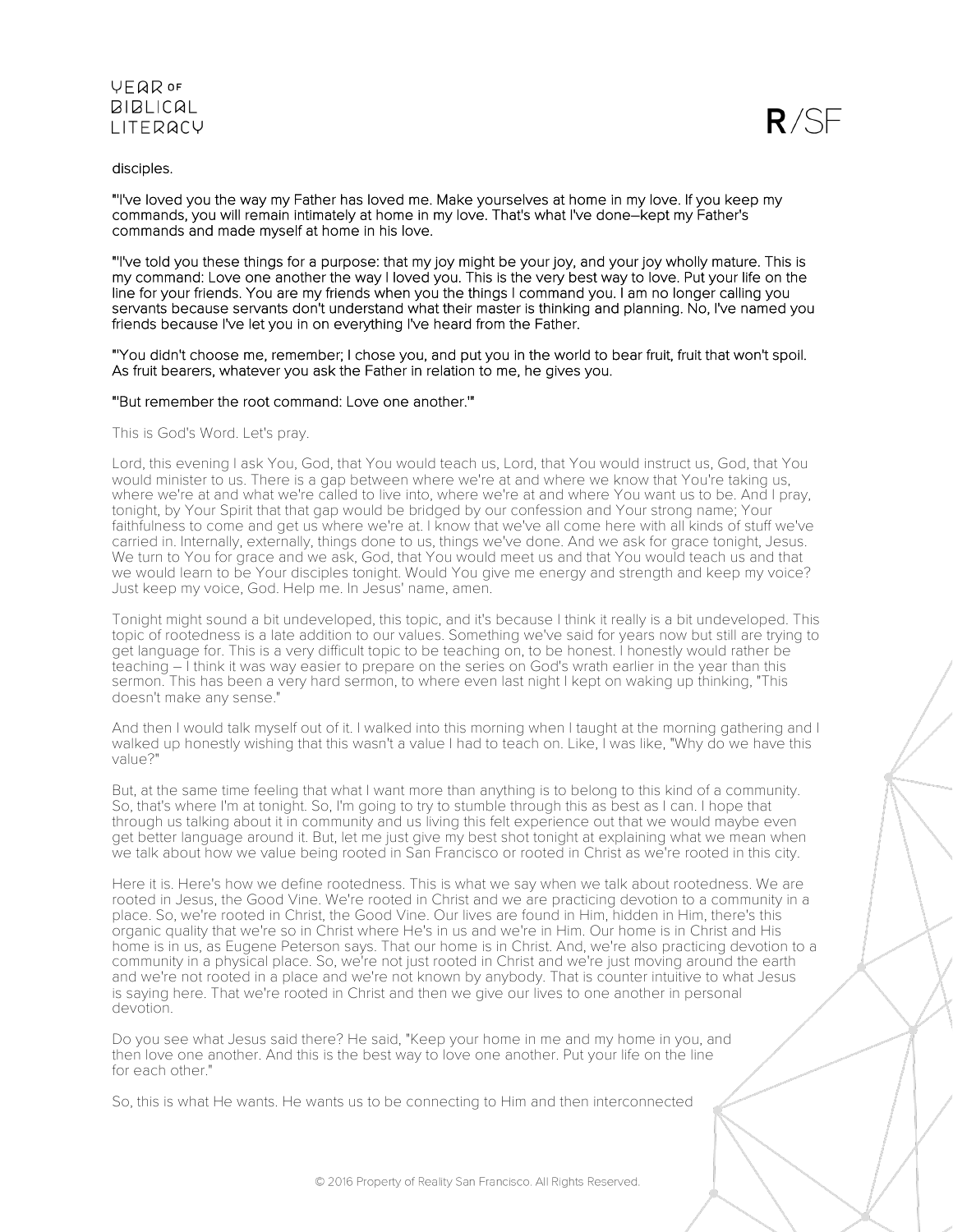

with each other, that we would be a community of mutual devotion, that we're devoted to each other; deeply devoted to each other. So, I mean, this is a really hard thing to move toward. But, this is what we mean when we talk about rootedness. That there is personal devotion to Jesus, but also we're moving towards devotion to one another. Saint Benedict called this skill "stability." Stability. That's basically what we're talking about here. We're talking about stability, and this is what stability means: stability is the spiritual skill for staying put to get somewhere. Stability is the spiritual skill, a spiritual discipline, a formative practice of staying put to get somewhere.

Most of us think by getting somewhere we always have to be on the move. We always have to keep getting our passports stamped. We always have to be moving through relationships. We always have to be moving through jobs and careers. Stability, for a Christian practice, is, "I'm staying put in order to truly get somewhere, to truly become a kind of person."

It's a long term commitment to a group of people. And in our commitment to Jesus and our apprenticeship to Jesus, we need stable communities like children need stable families. We need a stable community. Because, following Jesus is messy and difficult work at times. Following Jesus is messy and difficult work sometimes, and we need places where we can be held and our questions and all our doubts and all our brokenness can be held in a community that's committed, that's stable, that's committed to us even though when we show up to our community  $-$  whether it's in the form of a community group or our Christian community that we're walking through in life and it might not be a formal community group. Like, our community of mutual devotion, we're not going anywhere and some one of us is going through the hardest thing in our lives and the other people are there and it's a stable place that there's roots that go down and shade given for that person to have a sanctuary.

Like, this is what it means. This morning we had baptisms. We had baptisms this morning. And there, I met a man named Victor. He was an atheist who stumbled into our church at the beginning of this year right when we started The Year of Biblical Literacy. And he heard the challenge to read the Bible even if you're not a believer since the Bible is the best-selling book in history. And we offered this challenge. The Bible's the best-selling book in history. So, if you don't even believe in God, you should probably read this book. I'm like, it's the best book in history.

So, I challenge you. And he heard it as an atheist. He goes, "I was a staunch atheist. So, I was there and I stumbled in church and I heard this and I'm like, 'Okay. That's worth it. I'll give it a shot.'"

So, he stared reading the Bible with our Year of Biblical Literacy reading program and then he decided to sign up for a community group. Today, he was baptized. Praise God. I listened to his testimony and talked to him afterwards and I had heard about him from his community group leader like three months ago. And his community group leader was telling me, "There's this guy in my group that just showed up for The Year of Biblical Literacy and he's not a Christian and he doesn't know what happens in the New Testament. He's not got there yet. And we're not spoiling it for him. They're like, 'Guys, this story is going to turn. I know it. It has to turn.'"

Ah, man. That must have been so fun to watch. So, he had all these questions. He would it all up in the group. So, I was talking to Victor today and he said this. He said he was so thankful for his community group because he made a commitment to show up every week. And he goes, "Because I made that commitment, I had to read the Bible. I had to show up and talk about it. So, I had to do the reading. So, I would read it and then I would go and ask all these questions and my group didn't answer them all but just let me have space to wrestle this out."

But, the group forced him and created a space for him to both wrestle with the questions and with the Bible in group every week. It was a stability group. It was a rooted group for him to come in going, "This is a safe place. You guys know my stuff. And I don't understand what's going on in Judges. What is happening?"

Like, he would freak out about certain passages and then he'd get to Isaiah and he's like, "I think there's something coming."

All this really, really fun stuff. We need community like this. We need a community like that that we can grow and be held and be challenged. But, in order for these good and joyous and safe places to exist, there must be a commitment to rootedness. There has to be some sort of commitment to being rooted with each other. There must be some sort of commitment if we want to see long term fruitfulness in San Francisco. There has to be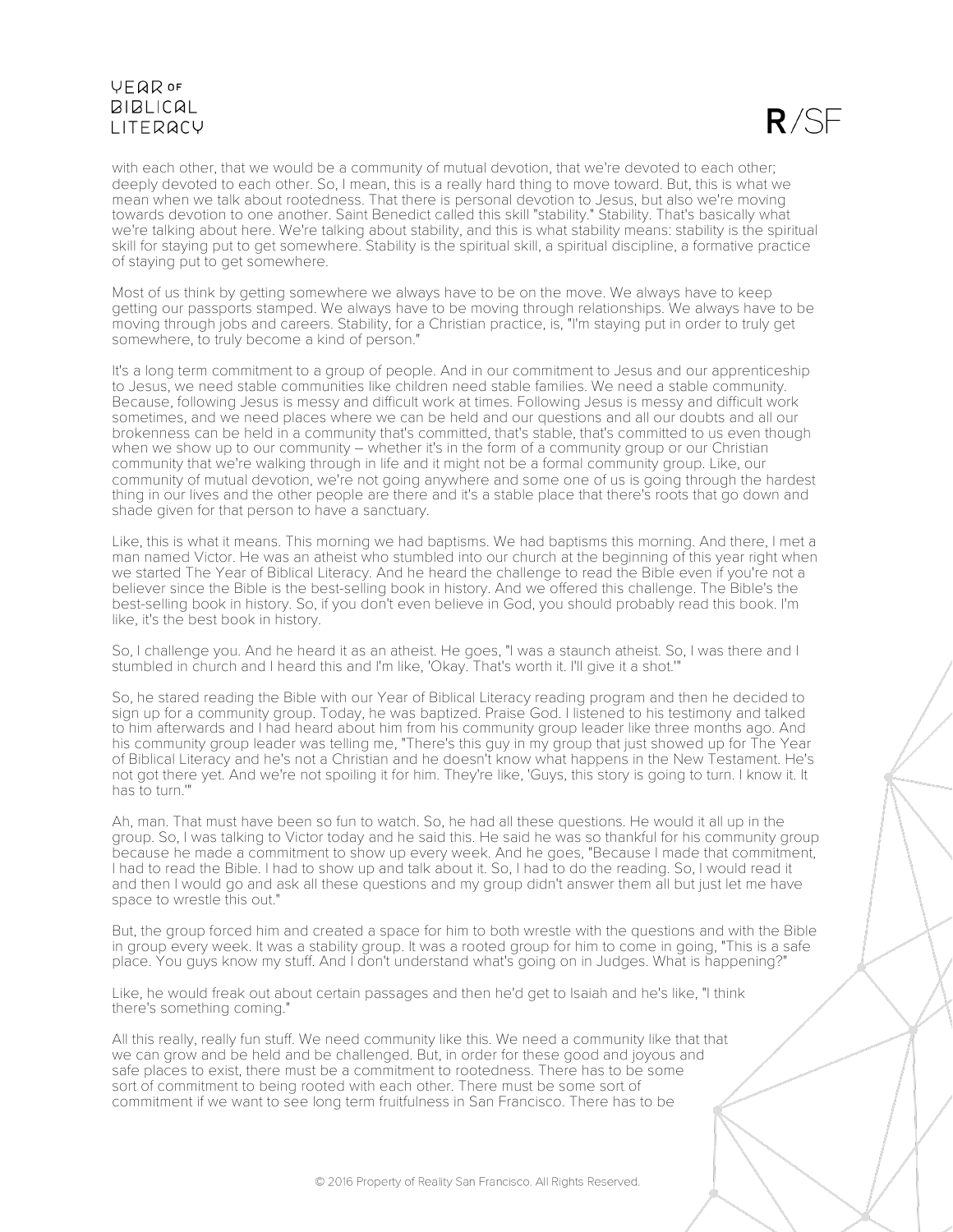

some sort of commitment to being rooted. It's a virtue that Saint Benedict and the Benedict Order has long called "stability."

Here's a vow, and this is so good. This is scary, but it's good. This is a vow of stability from a Benedictine monastery. Anyone who goes to this monastery sings this vow and commits to this vow. And this is what they vow together. Listen to this:

"We vow to remain all our life with our local community. We live together, pray together, work together, relax together. We give up the temptation to move from place to place in search of an ideal situation. Ultimately, there is no escape from one's self. The idea that things would be better some place else is usually an illusion. And when interpersonal conflicts arise, we have a great incentive to work things out and restore peace. This means learning the practices of love, acknowledging one's own offensive behavior, giving up one's preferences, forgiving."

That is so beautiful. I think every person, if we're honest, we want to be a part of a community like that. But, most of us in here don't want to give up our autonomy to make that kind of community. Like, everyone in this town wants community of some sort. We all love the fruit of community. We want a stable community. We want to go to a church that's deeply rooted. But, none of us really want to give up our individual autonomy to make that happen. All of us want really great community. But like, "Okay. So, you're saying that I have to limit myself? I can't just opt in when I want to and opt out when I want to?"

"No. You're committed to this group."

"Eh. No. That sounds like a cult to me. But, if that group was there, I would love to join in that group and then pop in and pop out because it sounds like a really fun, cool space. But, I don't want to commit to making that kind of group happen."

Everyone wants this. I think we really, really, really want a community, a group like this, a church like this, a life like this, a group of people like this that you're journeying through life with. But, it also means that we have to limit our options. It also means that we have to truly opt in in saying there's no opt out here. We're in this thing together. Now, there's a reason why a lot of this might sound foreign or strange to you. Like, when I talk about this kind of community, everyone gets really quiet. We're like, "Well, we want that. But, that sounds really weird. That sounds really strange."

The reason why it sounds strange is because you live in San Francisco. This city, the very ethos came from gold miners. Like, the very ethos of this city. I mean, there it is. That's how this city started. Miners. Remember the book I quoted a while back? Remember this book right here of Billy Graham in his book "Crusade at the Golden Gate?" Do you guys remember that book I quoted a few weeks ago? In the book, they quote William Taylor. William Taylor was a Methodist street preacher in the 1800s. Methodist street preacher in San Francisco in the 1800s. He wrote a book in 1856 called "Seven Years Street Preaching in San Francisco."

This is the 1800s. This is what he says. He writes that the difficulty of Christian mission and ministry and churches getting established in a city were three things. 1958.

"Isolated condition of society, the migratory character of the population and the basic attraction of material gain."

People are isolated here. That's why it doesn't work. Everyone kind of lives and keeps to themselves. Everyone is transient. People move in and move out of this city. And everyone here is here for gold. 1858. Okay. So then in 1958, 100 years later, a study was done for the Billy Graham crusade and they asked all these Bay Area ministers in 1958, "What are some of the major problems that face the church in the Bay Area?"

And this is what they said:

"Mobility, money, pagan background and no community."

Those were the top of the list. And this is what they said. Let me just quote it to you:

"Mobility. In the next 12 months, there will be 1 change of address for every 2 families."

© 2016 Property of Reality San Francisco. All Rights Reserved.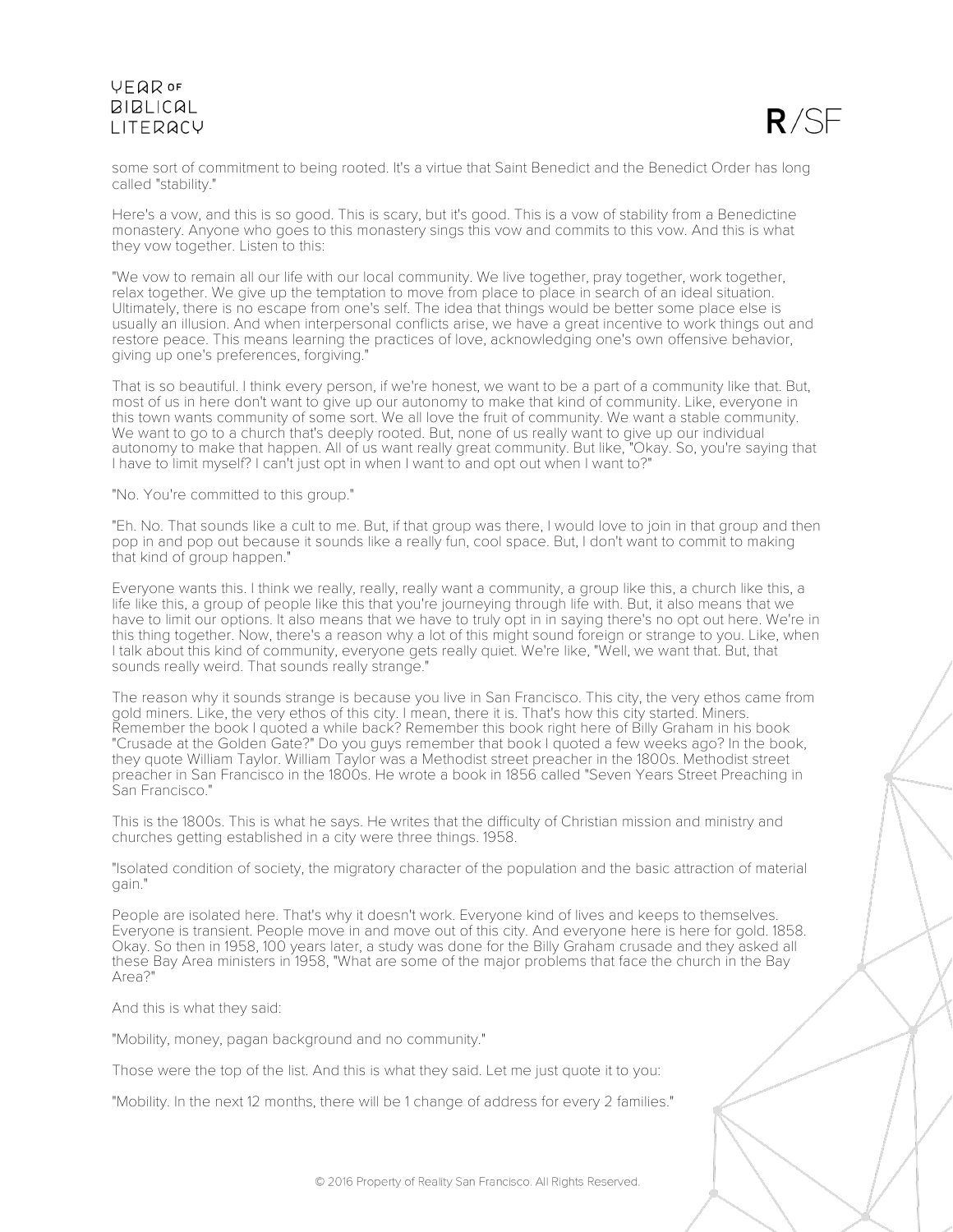

### This was 1958.

"A telephone executive estimates that only 1 out of 3 phones will be connected to the same address for a full year. There is a tremendous desire to move. An unsettling feeling."

### Money, they say this:

"New churches are needed to reach the 8,200 new people coming to the bay every month. The land alone for a new church costs \$40,000."

### Wow. That's a lot of money.

"People who have moving in the back of their minds won't invest in the land for a church they soon expect to leave."

So, it's expensive to live here and then people, because they know in the book of their minds, "We're going to leave," they never want to invest in the church.

#### Three, pagan background:

"The pagan spirit of 1849 still dominates. Much of the rest of the country was settled by people looking for a way of life which included family and church. But, California was settled by people who were seeking for only one thing: money. Stores and mines, but not churches, were the center of the towns. San Francisco has never had a great influential church. The city has no religious heritage of any significance."

### That's what they wrote. And lastly, the wrote this. Community:

"There is no community spirit out here. It is pioneer and independent spirit. People from other parts of the country came from towns where there was community tradition including church, but all the ties have been broken as they are uprooted to the West Coast. San Francisco has always been a city, but not a community. Here is a splendid open door for the church to provide a community that cares."

This was in 1958. I guess my point is this. My point is that entrenched in the very fabric and the ethos of this modern city is the idea and the spirit of a miner. A 49er. A miner. Think of it like this. Miners don't set down roots where they live. They live in camps. They often don't even live where they mine because they can't because it's unlivable. They live outside in camps. They move there to extract materials from the land and then once the materials are extracted, they move on.

They often leave the land depleted when they leave. So, they come and they take the best from the land and then they leave. This has been the spirit of this city since it's modern inception. People move here for an opportunity. People move here and leave their families behind. In 1849, they left their wives and their kids behind and most of the people that filled this city were men and men looking for money. That's how this city started. And most of us, maybe even unconsciously, have thought about our time here in San Francisco as a miner. You've set up shop, you're here for a few years, going to hope and strike gold in your career, you enjoy this city and the people in this city, but you see no long term future here.

The truth is that the majority of our members of our church disappear annually to be replaced by another class of attendees. The size of our church grows a little every year, but the annual turnover of attendees in our church is somewhere between 4 and 5 hundred people a year. That's how many people turnover in our community groups every year. 4 to 5 hundred people a year. Churches like us, with these kind of numbers, are in danger of becoming what could be called a "flash mob church." Flash mob churches are actually a real thing where they gather in a space through social media and they all go to some decrepit church and they all have a worship service and then they all disappear. Churches that are able to harness social networking and energy to gather an impressive crowd but soon disappear. And this is, honestly, when I walked up here tonight and when I told you I walked up on stage this morning, this is hard. This is hard stuff to teach and preach. But, I want so badly to be the kind of community that's rooted in this city. I don't want our church to be this fragile environment and when you walk in you're like, "Everyone's going to leave. Everyone's going to leave."

Or you walk into a community group and you're like, "Everyone here's going to leave."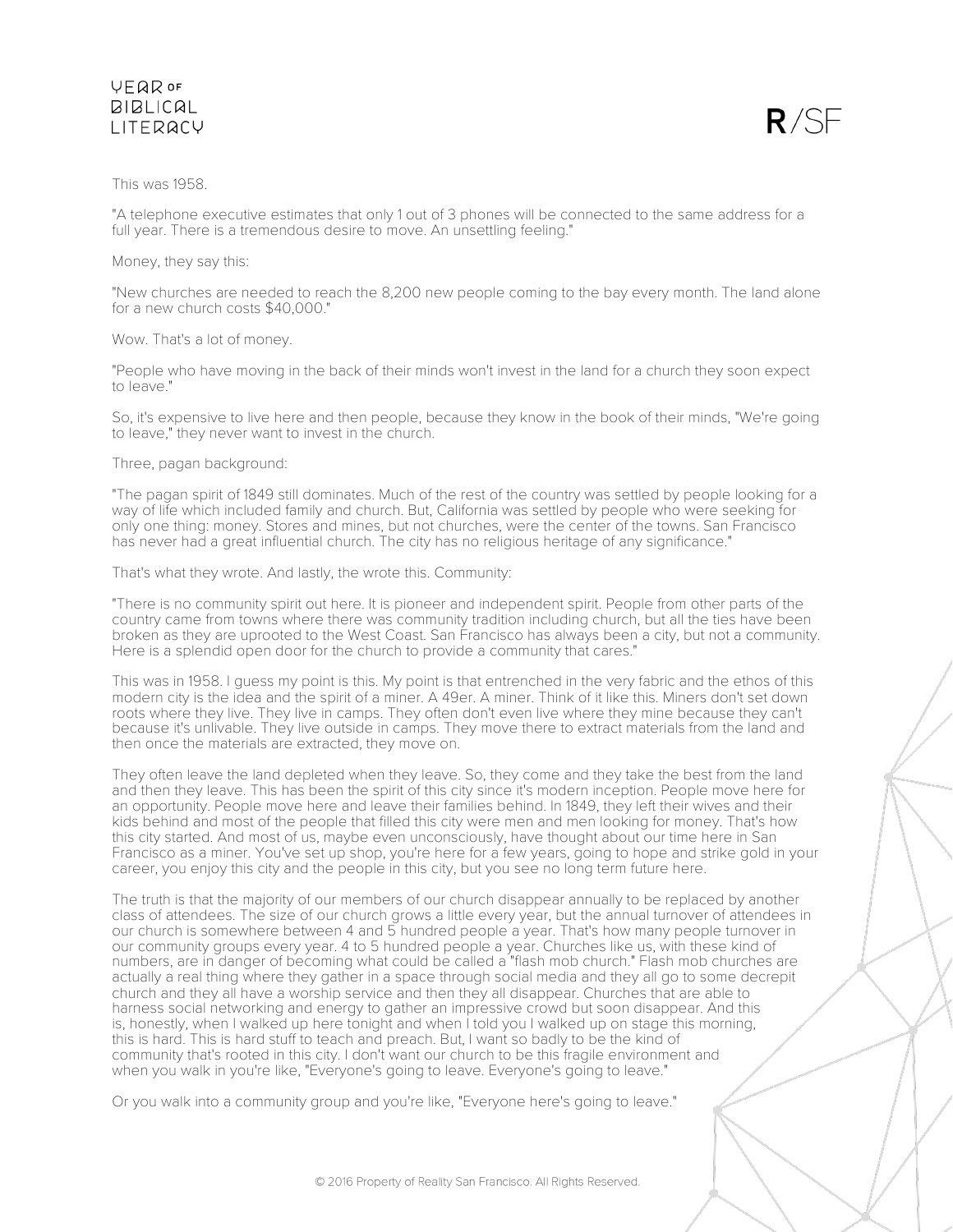

You walk into a church and it's like, "No one's here for the long haul. No one's here to see this thing through."

Not only that, but another reason rootedness or stability might sound uncomfortable to us is because we're increasingly living as a culture in a culture of non-places. We live in a culture of non-places whether you live in San Francisco or not. The reason why it was probably easy to move here is that we kind of live – especially millennials – in these non-places. An anthropologist describes a place versus a non-place as this:

"Places are concerned with history, relationships and identity, therefore spaces that are not concerned with history, relationships or identity are non-places. One passes through them. They are not places in which to set roots. Rather, they are built for rootlessness. Airports and highways are examples of non-places."

The problem is that we're turning most of our lives into non-places. Some of us work at a non-place. You bring yourself to work as someone who is passing through. Like, your work is like an airport. You're getting somewhere and you don't see any rootedness there at all and you know you don't. Like, "I'm just passing through here."

Some of us see this city as a non-place. You don't have any intention of stopping here. You have no intention of putting down roots here. You have every intention of making this a non-place that you don't want to be concerned with its history, its relationships or its identity and you want to move right through it. Relationships. We live where a lot of our relationships, we just pass through them or we swipe through them. We just kind of go from one relationship to the next relationship to the next relationship and we're like, "I don't really want to commit. You know what I want to do? I want to keep my options open because the perfect person is out there."

That's what we tell ourselves. Some of us, this church is a non-place for you. You're not letting down roots at all. You've passed through, you're receiving the churches religious goods and services and you're like, "I just hope not to screw up too bad in my time in San Francisco and I hope this church kind of helps me out."

You're here and you're passing through. And it seems like with every place we could set down roots, we don't set down roots because we want to keep our options open. We want to keep our options open. There's some of you that have been to this church for a year and you're not sure if you're going to commit to this church yet. You're like, "But, there might be a better one out there. But, I just haven't found it yet."

And you just keep your options open. To limit our option feels like choking out our freedom and there is nothing more sacred to us than our freedom. Author David Janssen writes:

"The 20th century will be remembered as an age of wondrous creativity when Americans voluntarily shattered their lives into distant and dissonant fragments because Americas industries learned how to assemble atomic bombs, airplanes, iPads and the genetic code of life itself in the same era that American society disassembled the ancient overlap of family, food, faith and the field of work. Americans reached for the stars as they withered their roots, inhabited space but lost any sense of place."

Inhabited space. This is what we do. This is what we do online. This is what we do on our phones. This is what we do on our computers. This is what we do at our jobs. This is what we do at our church. This is what we do in our city. We inhabit a space, but we don't have any sense of place. And does place even matter? Should we have a place that we root ourselves? Does it even matter? Old Testament scholar and theologian, Walter Brueggemann, wrote a really long book called "The Land," and he's trying to shift scholarship to see the important ace of land, that God has always been an embodied, land-promising God. And when Heaven comes down to Earth, He's renewing the land. And when it started, it started with land. And He promised Abraham and got him to leave his family by promising him land.

Like, land is such an important part of the story of God. So, he says this in the opening chapters of his book. He says this:

"This is the failure of an urban promise. That promise concerns human persons who could lead detached, unrooted lives of endless choice and no commitment. It was glamorized around the virtues of mobility and autonomy that seemed so full of promise for freedom and self-actualization. But, it has failed. It is now clear that a sense of place is a human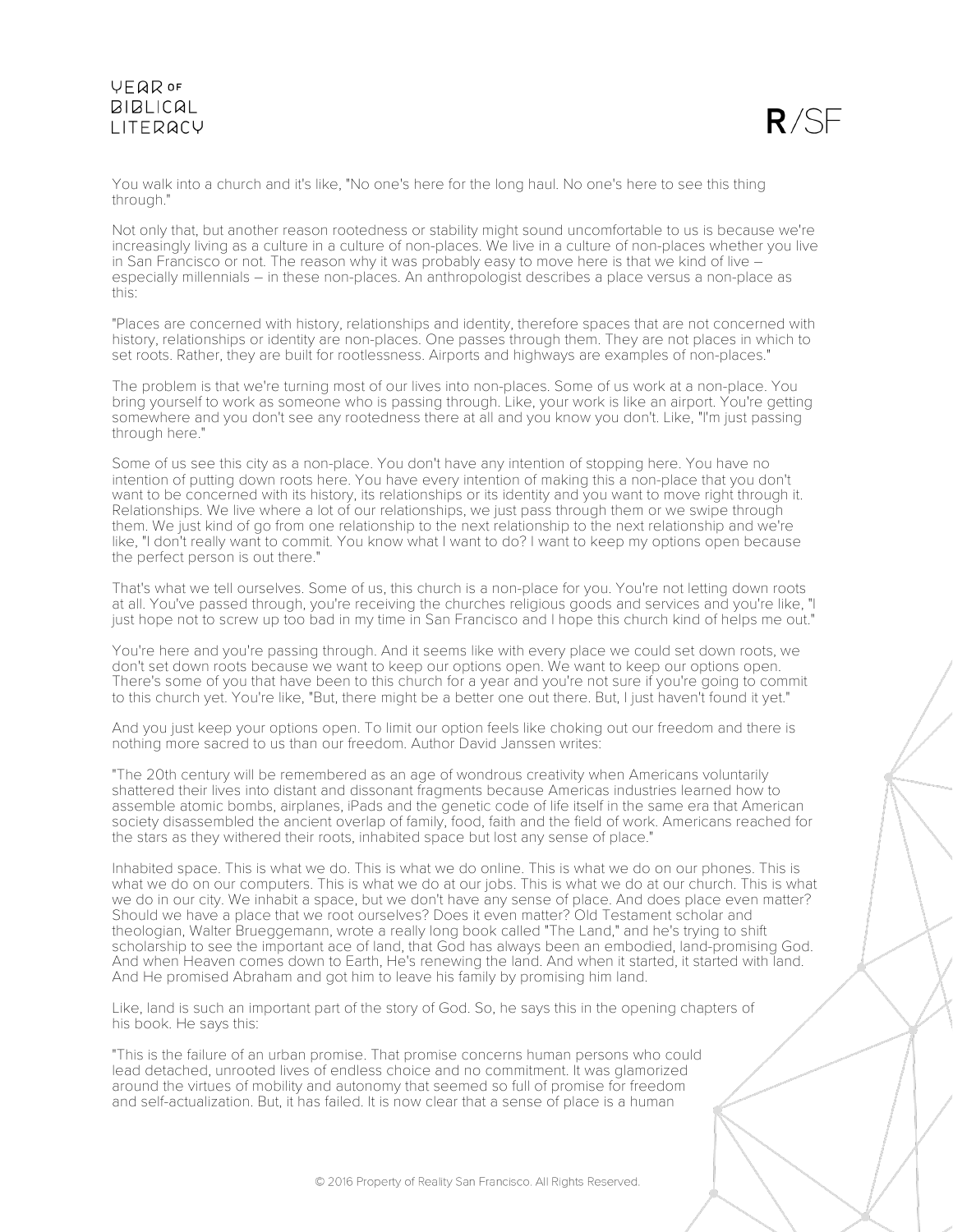

hunger that urban promise has not met. It is rootlessness and not meaninglessness that characterizes the current crisis."

It is rootlessness and not meaninglessness. What if – I think this is what Walter Brueggemann is saying – our longing had more to do with our rootlessness? What if our longing for meaning had more to do with us being unrooted people and not so much about being meaningless people? What if we actually do have meaning, but we have no roots? What if we go from job to job and relationship to relationship not so much because we are trying to find meaning, but because we are rootless? And I would imagine and I believe this is actually harder to pick up on. We can't look inside and say, "Well, it's because I'm not rooted."

We don't think that because we actually live lives that feel connected even though they're not connected. We live lives that we feel connected to each other even though we're not really connected to each other. Many of us are not connected to land, we're not deeply connected and committed to a faith community and we're not even connected to ourselves. But, there's enough there to where we feel connected.

The secular prophet, Louis C.K., said a few years ago on Conan – he is a secular prophet, by the way. He just is, with a really bad mouth. He said a few years ago on Conan O'Brien that he doesn't want his kids to have cellphones because he wants them to be sad. I don't know if you've ever seen this clip. He's like, "I don't want my kids to have cellphones because I want them to be sad."

And he goes on and he explains. He says, "Sadness comes when you're forced to be alone with your thoughts. That's just what the phones are taking away. The ability to just sit there. Sitting there, that's being a person."

That's what he says. He's arguing that just sitting there is being a person. He goes, "Every single one of us has a forever empty spot in us."

Secular prophet, I'm telling you. "We have a forever empty spot, and there's times when we sit there and we're sitting with ourselves that that empty spot comes up and says, 'Oh, you're lonely. Ah, you're empty.' And we're like, 'Ah,' and we try to get away from it."

He described a day when he was driving along and this emotionally intense Bruce Springsteen song came on the radio. And he was driving and he said he started to feel that forever empty spot, that spot of melancholy, rise up within him. And his instant response to that melancholy was to want to grab his phone to text someone. He goes, "I just want to grab my phone. And I grabbed it and I'm driving and I'm about to text. People are willing to risk taking a life and ruining their own because they don't want to be alone for a second. That's why we're texting and driving. We don't want to be alone. So, all I wanted to do was say hi to 15 people and see who would respond back.

"Hi, hi, hi. Oh, that feels good."

He goes, on that day in his car, he said, "I felt the melancholy well up, I resisted the temptation to grab my phone. And then, as sadness grew, I had to pull over and weep."

And after the weeping came this equally strong joy, he says, and gratitude for his own life. He said that when we listen to that impulse to grab the phone and connect with someone, we don't allow the melancholy to develop. And therefore, we can't receive the coming joy. And then he says this, "Which leaves us in this situation. You don't ever feel really sad or really happy. You just feel kind of satisfied with your products and then you die, and that's why I don't want my kids to have phones."

I'm telling you. Prophet. Okay? So, this is what he said. This is us. This is us as we travel through our nonplaces in life. We just get enough hits from these non-places. Church, social media, texting, our work. We get just enough hits to feel like we're just satisfied with our products. We're just satisfied with our social channels. We're just satisfied with connecting with people through text. We're just satisfied with going to our church and getting that hit, and it seems like in the world we've created, a world where we can be connected to everyone but we're actually not really connected to anyone. We can be a member of this church and define that as listening to podcasts and reading the weekly newsletter and following us on Instagram while making an appearance to church every month or so.

We're like, "Yeah, yeah. That's my church. I go to it. I know what's going on."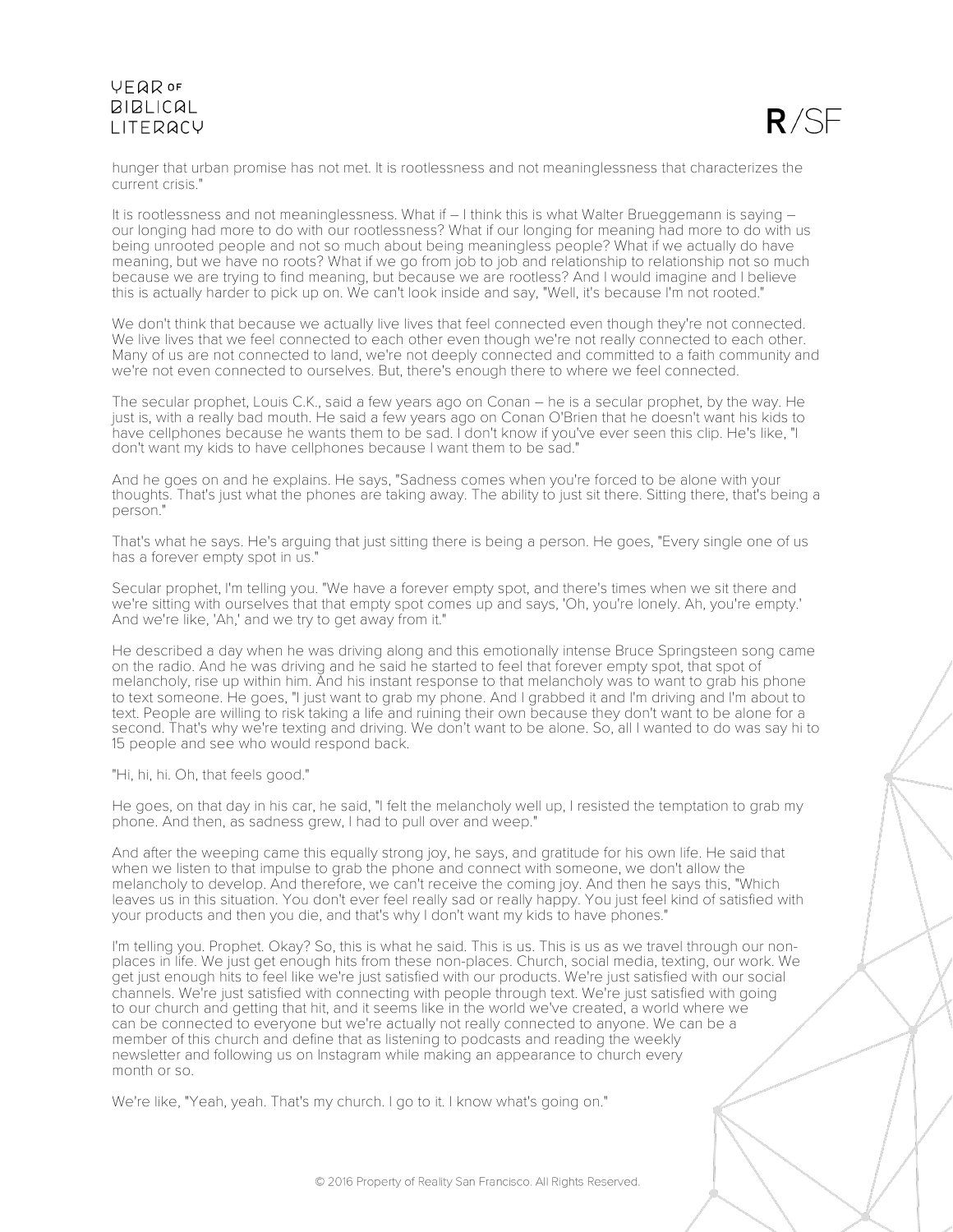

You just know enough of what's going on to make yourself feel satisfied with the product of the church. We have enough information to where we think we're connected to other people, but we're not really showing up with our minds. We're not really showing up with our souls. We're not really showing up with our bodies to participate in real and tangible ways with each other. We're not rooted with one another. We're not like, "I'm here. I'm here with all of my quirky theological beliefs, all of my melancholy, all of my sadness."

I mean, there's that person that shows up and every week it's the same thing. "I'm so mad because of this."

And there's no room for us to go, "Oh, just get away from you. You're making me feel sad. You're killing my vibe."

There needs to be rooted people. We need to be a people that can connect in such a way that we're so rooted that we show up with all of our junk and all of our selves and all of our questions. The real danger here of unrooted lives is that it allows us to give or receive someone's gifts without giving ourselves. We can receive someone's Instagram story or post or email and feel like we're getting a piece of them, but we're not really getting themselves. Jesus never disembodied His gifts from His person. If you want Jesus' stuff, you get Him. If you want Him, you get His stuff.

This is the way Jesus lived. With Him, access to one is access to both. If you want access to Jesus' gifts, you have to access His person. If you access His person, you get access to His gifts. This is why the metaphor of the vines and the branches is so complete. If you want the gifts of Jesus, they don't come without being rooted in Jesus. So, Jesus says this: "I am the vine, you are the branches. When you are joined with me and I with you, the relation intimate and organic, the harvest is abundant."

#### Listen to what He says: "Separated, you can't produce a thing. Anyone who separates from me is deadwood, gathered up and thrown on the bonfire. But if you make yourselves at home with me and my words are at home in you, you can be sure that whatever you ask will be acted upon."

Listen to that again. Let me say this again. "If you make yourselves at home with me and my words are at home in you," – see, we're now connected. We get Jesus and Jesus gets us and then you get the stuff. Then you get the gifts. You can't ask and it will be done for you if you don't have me. And when you have me, this is what you get access to. This is us rooting ourselves in Jesus. When we get Jesus, we get His whole person.

This is, I'll just be completely transparent with you. The scary thing always for me as our church has grown is that what I don't like about a large church – I hate, actually. I despise it – is that you know me and I don't know you. It's really hard to know the church. It causes all these really weird things in me. So, even with the technology of the microphone, I could speak to more and more people, but I also get further and further away from you. I can get far and far away from you. There's people in the balcony. I mean, first service I don't even see faces. I mean, I see a sea of faces, I just don't see individual faces. I don't like it at all. So, there's always this wrestling. Like I believe there's something about when you get the person's gifts you get it all. You get all their mess, too.

Like, a lot of you guys don't get my mess, and you should be thankful because I'm a wreck. So, a lot of you guys don't get the mess. My community group gets my mess. The elders and the staff get some of my mess. My community really gets my mess. But, they get all of it. Like, I show up and I'm like, "This is it," and everybody's sitting there like, "Whoa. Okay. Okay."

Like, this is what it means to be in community. We just don't get the person's gifts; we get all of them. It's a package deal. This is probably what might scare you about marriage. Don't be afraid, it's a part of your maturing. So, in the same way – guys, this is what I'm leading up to. Our hope for you in our community is that you would grow in your capacity to be rooted to a place wherever God eventually calls you. I pray that you would practice rootedness here. I ask that you would practice rootedness here and that you would see the value of being someone who fully shows up and is present and that being in this community at Reality San Francisco would form in you to be a person rooted in Christ who would root themselves into a place. So, you would practice it here. If God moves you on beyond San Francisco or to another place, that what you've learned at this church is that I've learned that you have to give yourself to a place. So, I'm going to go practice that somewhere else now.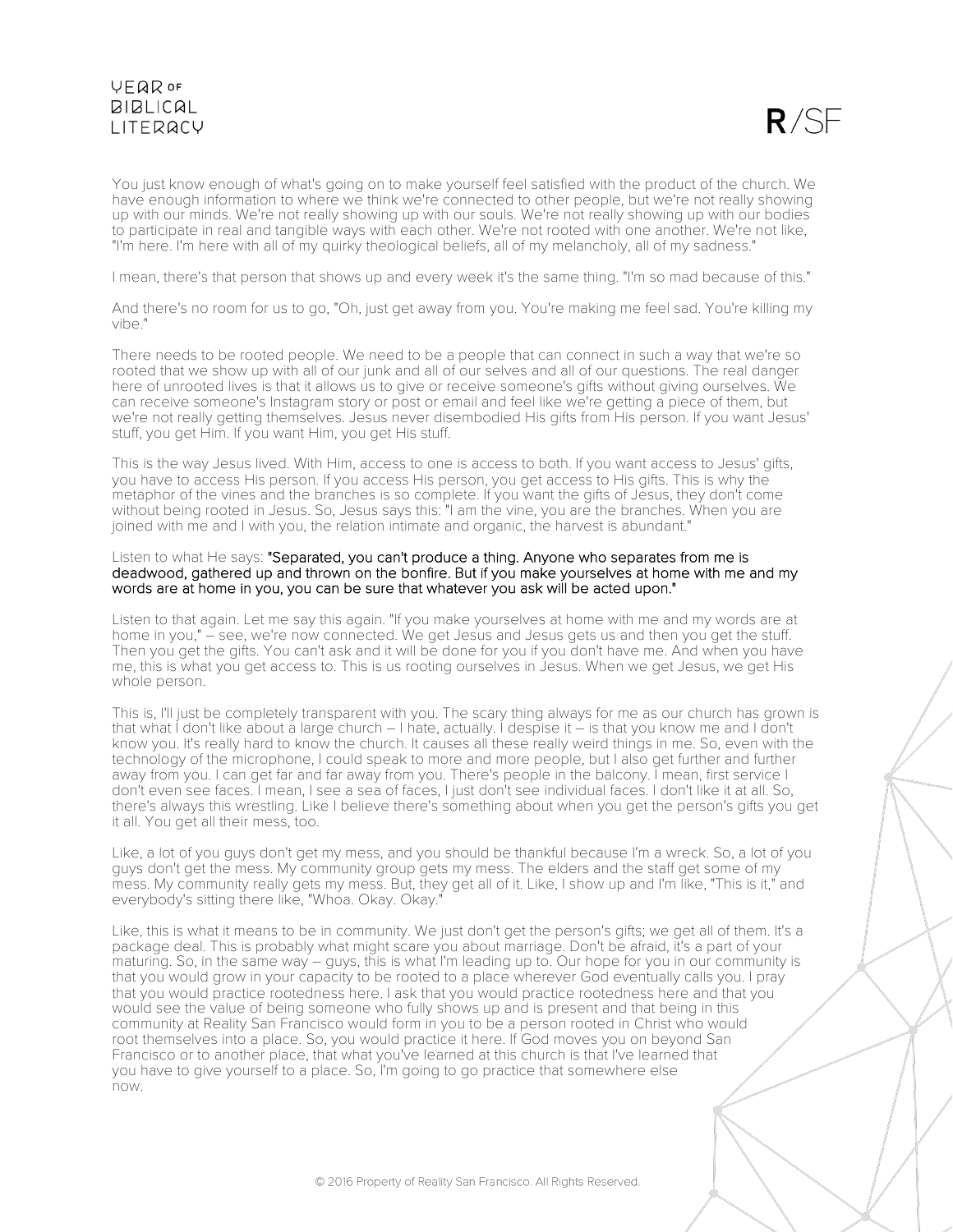

So, let me end with this. An invitation and a warning. I'll end with an invitation and a warning. The invitation: don't be a gold miner, be a farmer. Don't be a miner, be a farmer. Farmers have a totally different relationship with the land than do miners. Farmers have to live in and from the land, so they think differently about what they have to do with the land. They think generationally. They know that the profit might not be there in 20 years, but it might be there for their kids. So, they lay down roots. They plant trees and do stuff for the land that they will not yield a harvest from for years and years and years and years. How they live in the land and how they take care of the land and how they root themselves in the land is completely different than the way a miner would see land. So, I'm asking you guys to start seeing yourselves as farmers here, as gardeners here, not as miners here.

The second thing I'd say is to consider staying longer. If you're here for a couple of years, consider staying four. If you're here for four years, try really hard to get placed after your residency here. Try really hard. Go, "My first top three choices are here." Just consider that. Consider staying longer than you probably had when you'd come in here.

Third, if you know you're not staying here that long, believe you are and invest in here like you are. So, if you're like, "I know that I'm only here for four years. I can't be here longer." Or, "I'm only here for two years. I can't be here longer than two years," then believe that you're staying here for life and invest in here like you are for life.

Wendell Berry, the wise farmer poet, says, "To feel at home in a place, you have to have some prospect of staying there."

To feel at home in a place, you have to have some prospect of staying there. So, if you're only here for two years and you want to make your home here, just act like you're going to stay here for a long time. Like, I'm going to invest in here like I'm here for a long time.

Then, lastly, when you have the option to leave, when you do – say you get a job offer or something else. When you're considering leaving, consider community as your family as a high priority and as high of a priority as your career path. Consider that. When you are leaving or considering leave, that you would consider community up there, that you would look and go, "Okay, yeah. So, this career path is really good and this job offer is really good. But, so is my community and do I want to leave my community. What kind of questions am I asking myself as I leave this community that I'm rooted in?"

Think of it like that. Think of your community that way. That's what we're asking of you as you're rooted in this city.

Now, some warnings before we close or as I close. Warnings. Two dangers that often accompany stability, that often accompany rootedness are this. The first warning is that we have a danger of seeing ourselves as superior to those who are new to our place. So, those of you that have been here for five, seven, ten, twenty or your whole life, whenever you see someone new, you have this temptation to look at them like you're way superior. "How long have you been here?"

"A year."

"Psh. Whatever. A year."

And you're so much better than them. Or, like, "You're not going to be here that long," and you look at everyone and you hold everyone at a distance. Especially those whose transience is not of their own choosing. So, if somebody's here and we know that they didn't choose to be here – this has to do with refugees and immigrants – we tend to have this gross temptation to look down. We have this gross temptation to feel superior. You're not better because you've been here longer. Because you've been here longer doesn't make you better. If you have roots in this city, it's so that you can give shade. You can only have shade if you have roots. So, if you have roots, it's so that you can give shade, and there are a lot of people who need your shade. There's a lot of people who need refuge. So, if you've been here for a long time, you're not better, you're not superior, you just might be way more equipped to offer shade.

Second temptation, second danger is using our embeddedness to accumulate wealth and power. People that are here longer and longer and longer accumulate more wealth and more power sometimes. Not all the time. This is the difference between rootedness and